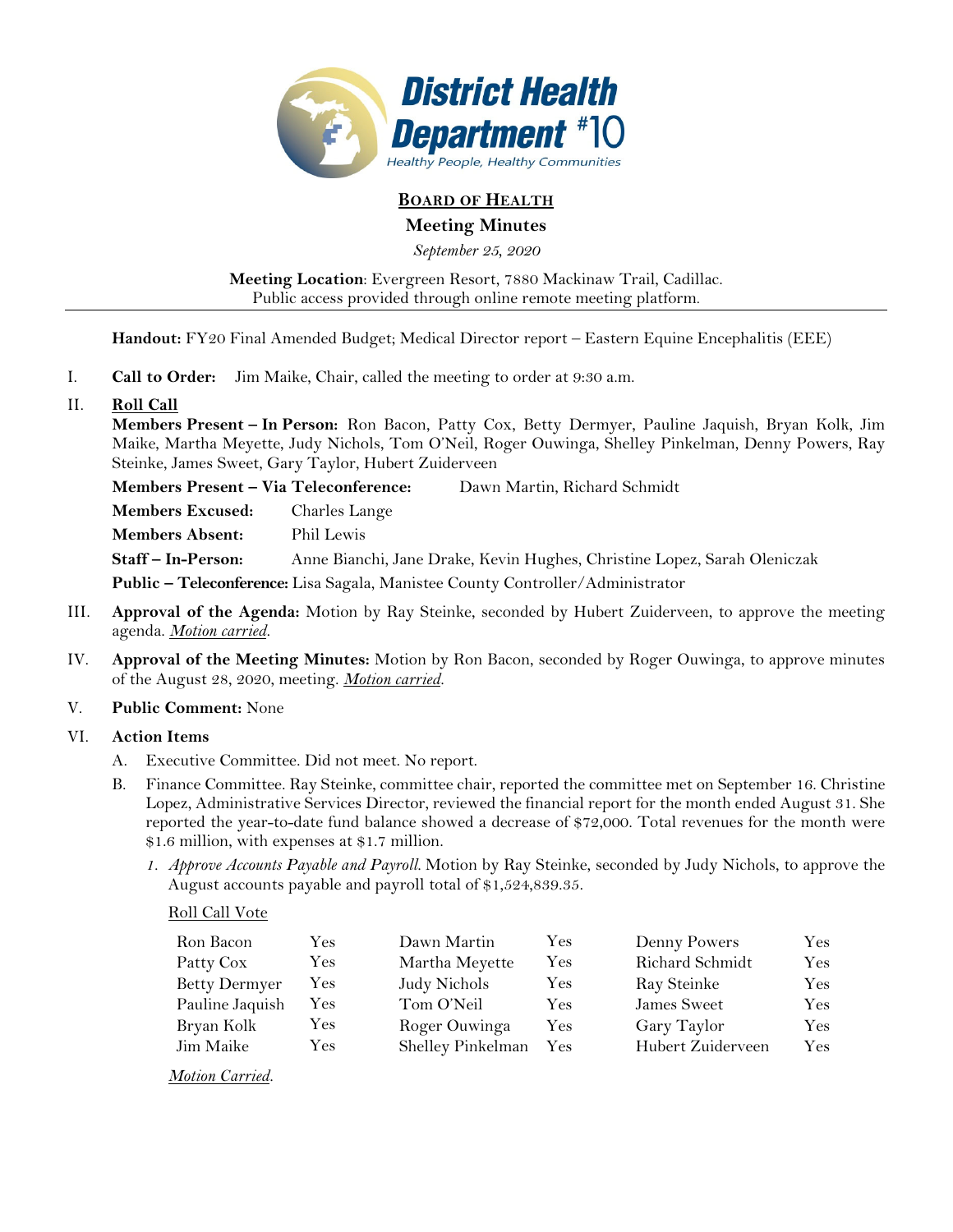Copies of the FY20 Final Amended Budget were distributed at the meeting. Lopez highlighted the amended budget that was reviewed by the Finance Committee on September 16. Lopez explained the revised budget reflected adjustments to revenues and expenses due to closed grants, and reduced services due to the COVID-19 pandemic. Overall, she conservatively estimated total revenues for the year would be \$21.72 million or \$146,000 below budget. With lower staffing costs due to reduced services, and other adjustments, expenses are expected to total \$21.66 million by year end for an increase in fund balance of \$58,000.

*2. Approve FY20 Amended Budget.* Motion by Ray Steinke, seconded by Ron Bacon, to approve the FY20 Amended Budget as presented.

#### Roll Call Vote

| Ron Bacon            | Yes | Dawn Martin       | Yes | Denny Powers      | $\rm Yes$ |
|----------------------|-----|-------------------|-----|-------------------|-----------|
| Patty Cox            | Yes | Martha Meyette    | Yes | Richard Schmidt   | Yes       |
| <b>Betty Dermyer</b> | Yes | Judy Nichols      | Yes | Ray Steinke       | $\rm Yes$ |
| Pauline Jaquish      | Yes | Tom O'Neil        | Yes | James Sweet       | Yes       |
| Bryan Kolk           | Yes | Roger Ouwinga     | Yes | Gary Taylor       | $\rm Yes$ |
| Jim Maike            | Yes | Shelley Pinkelman | Yes | Hubert Zuiderveen | Yes       |

#### *Motion Carried.*

Lopez next reviewed the proposed FY21 Budget distributed with the meeting materials. The proposed budget includes the following:

- \$2.0 million in payments for MERS and defined contribution retirement plans.
- Increase to total payroll of just under 1.0%.
- Additional COVID funding.
- Total revenues of \$21.5 million.
- Total expenses of \$21.6 million.
- *3. Approve Proposed FY21 Budget.* Motion by Ray Steinke, seconded by Hubert Zuiderveen, to approve the proposed FY21 Budget as presented.

### Roll Call Vote

| Ron Bacon            | Yes | Dawn Martin       | Yes | Denny Powers      | Yes |
|----------------------|-----|-------------------|-----|-------------------|-----|
| Patty Cox            | Yes | Martha Meyette    | Yes | Richard Schmidt   | Yes |
| <b>Betty Dermyer</b> | Yes | Judy Nichols      | Yes | Ray Steinke       | Yes |
| Pauline Jaquish      | Yes | Tom O'Neil        | Yes | James Sweet       | Yes |
| Bryan Kolk           | Yes | Roger Ouwinga     | Yes | Gary Taylor       | Yes |
| Jim Maike            | Yes | Shelley Pinkelman | Yes | Hubert Zuiderveen | Yes |

### *Motion Carried.*

C. Personnel Committee. Kevin Hughes reported the Social Security Replacement Plan administration previously operated under Mass Mutual would be taken over by Empower Retirement. No issues were expected in the transition.

Hughes said a Personnel Committee would need to be scheduled in October to review employee benefit plans. He explained since the employee enrollment period would need to be scheduled in November, it would be necessary for the Board to forgo the one-month review period for benefits recommendations. He requested Board approval to review and approve employee benefits recommendations at the October meeting.

*4. Approve Bypass of One-Month Review Period for Employee Benefits Recommendations.* Motion by Hubert Zuiderveen, seconded by Patty Cox, to forgo the one-month review period, and move Personnel Committee recommendations for employee benefits to action items for the October meeting agenda.